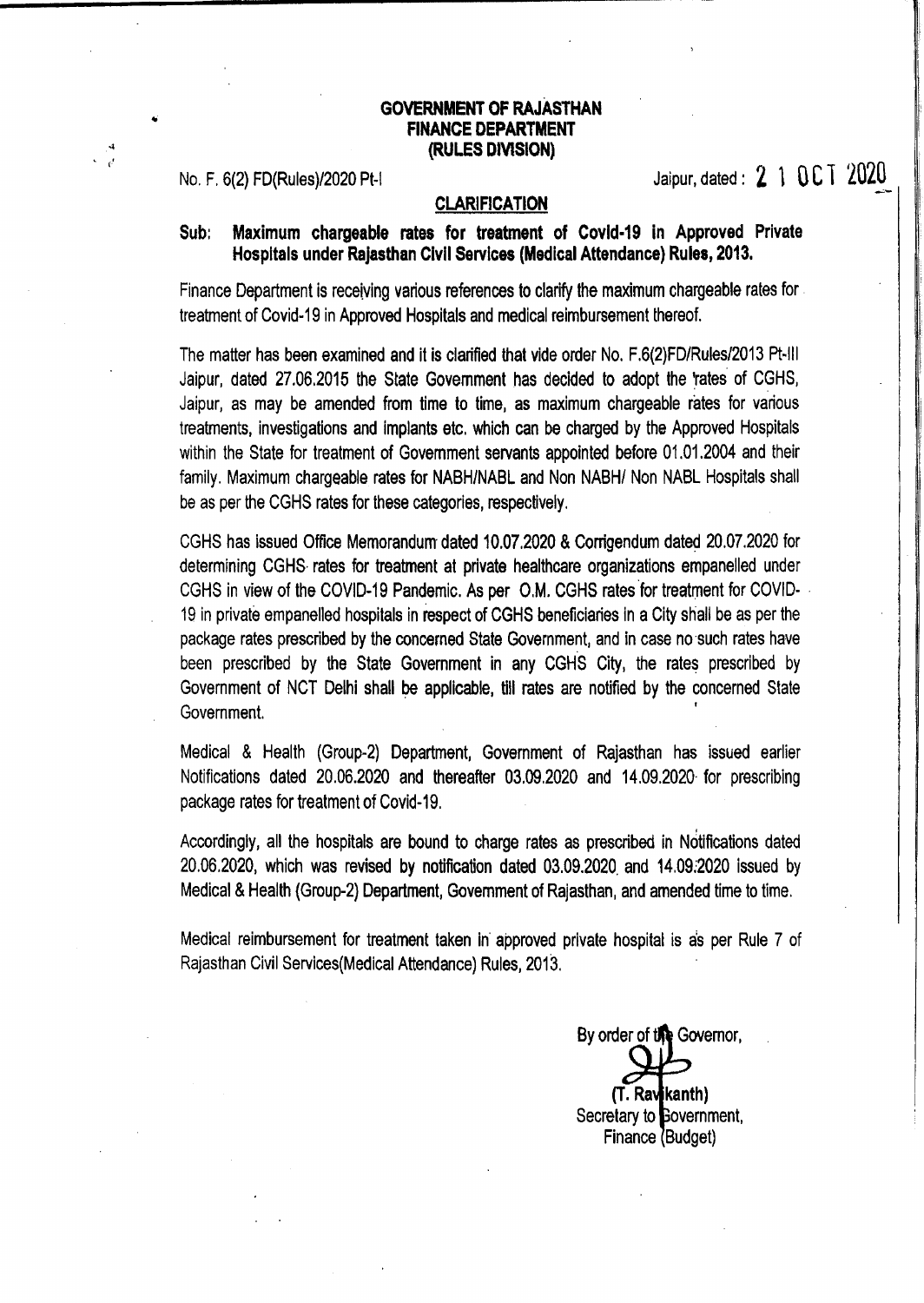#### Copy forwarded to -

 $\mathbf{r}$ 

- Secretary to Hon'ble Governor. 1
- **Principal Secretary to Horrible Chief Mini** ,
- **All Spacial Assistant** 13 / St a / Pri 3. -9 s to
- All Additional Chief Secr Principal Securitate **iRech rico/Special Secrets** 4.
	- Gov neef.
- Senior DS to Chief Secretary. 5.
- **Accountant General Raja** 6.
- All Heads of the Depar 7.
- **Director, Treasuries & Account** 8.
- Deputy Director (Statistics), Chief Iv 9.
- 10. All Treesury Officers.<br>11. All Sections of the Secre
- 
- $12.$ Administrative Reforms (Gr.7).
- Vidhi Rechana Senghihan for Hinki transl 13. tirm
- 14. Technisticator, Finan ce Department (Comput
- 15. All approved prive in fins
- 16. Gu

#### Copy also to the -

- Secret iry, Rajesthan Legislative Assembly, Jaipur with 20 extra copies for Subordinate 1. **Hative Com** Legi
- trar General, Rajasthan High Court, Jodhpur / Jalpur.  $2.$ Regis
- Secretary, Rajasthan Public Service Commission, Ajmer. 3.
- Secretary, Lokayukta Sachivulaya, Rajasthan, Jaipur.  $\mathbf{A}$

*Joint Secre* ഭം

(RSR. 4.3/2020)



# **JODHPUR VIDYUT VITRAN NIGAM LTD.**

Corporate Identity Number (CIN) -U40109RJ2000SGC016483 Regd. Office: New Power House, Jodhpur- 342003 Phone No: 0291-2742232 : Fax No: 0291-5106031 Email:caobriu@gmail.com Web site: energy.rajasthan.gov.in/jdvvnl

No. F.1 ()/Jd.VVNL /Ju. /CAO (B&R)/AO (Control) /S.Estt. /D.:  $990$  Dt.  $32/2$ 

Copy submitted/forwarded to the following for information and circulation in various offices under their jurisdiction and control:-

- 1. The Secretary (Admn.), JDVVNL. Jodhpur.
- 2. The Company Secretary, JdVVNL, Jodhpur.
- 3. The Chief Engineer( ), JdVVNL,.................
- 4. The Addl . Chief Engineer ( ), JdVVNL................
- 5. The Chief Accounts Officer ( ), JdVVNL, ...........